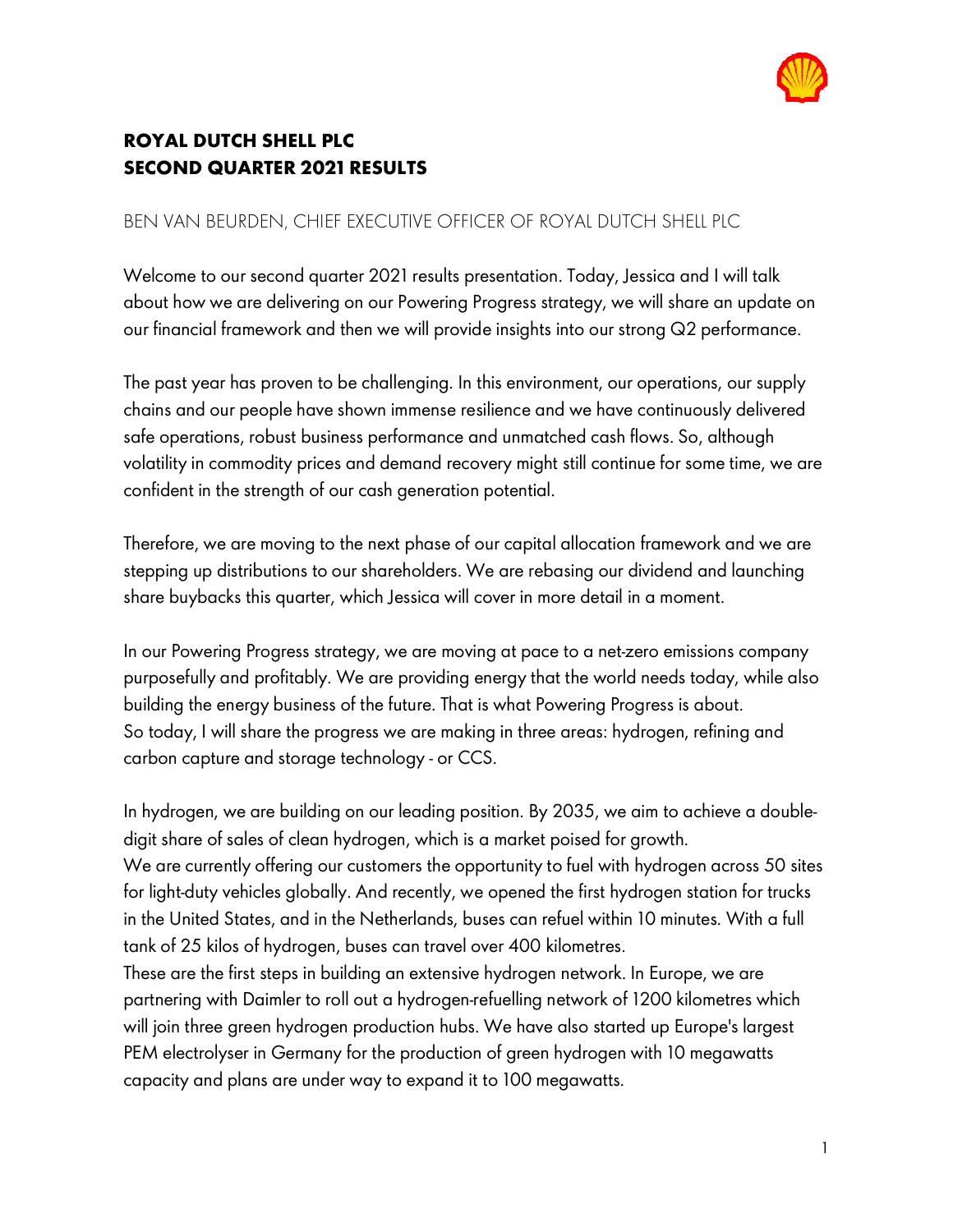

In refining, our strategy is to concentrate our portfolio into 5 Energy & Chemicals parks by the end of the decade, and that's from 8 refineries as of today. Our updated target reflects the sale of the Deer Park refinery. And, even in a challenging environment for refining, we have been making great progress in rationalising our portfolio and divesting refineries for value. And, by divesting, closing or converting our refineries, we are reducing Shell's Scope 1 and 2 emissions from refining by around 50% since 2018.

With CCS, as part of our strategy to reduce our own carbon emissions and those of our customers, we aim to capture and store an additional 25 million tonnes of CO2 a year by 2035.

And we have recently made announcements on two important CCS projects – Polaris at our Scotford facility in Canada, and the Acorn project in the UK. These will help us deliver lowcarbon energy solutions to our customers and they make important contributions to our 2035 CCS ambition.

This is tremendous progress across our business pillars in delivering our strategy and while we transform and build the business of the future, our financial delivery remains strong. Jessica, over to you.

## JESSICA UHL, CHIEF FINANCIAL OFFICER OF ROYAL DUTCH SHELL PLC

Thank you, Ben.

With strong results in the previous quarters and outstanding cash generation from our businesses, we have reduced net debt by \$12 billion since Q2 last year. This resilient performance gives us the confidence to move to the next phase of our capital allocation framework.

We committed to increase shareholder distributions once we reduced net debt. And today we are delivering on that commitment. Starting from Q2 2021, we are rebasing our dividend to 24 US cents per share, an increase of 38% from Q1 2021. This rebased dividend is now at a more meaningful level, and more in line with our cash generation track record. In addition, we will buy back up to \$2 billion of our shares in the second half of 2021. As a result, we expect the full year 2021 shareholder distributions to be around the middle of the 20 to 30%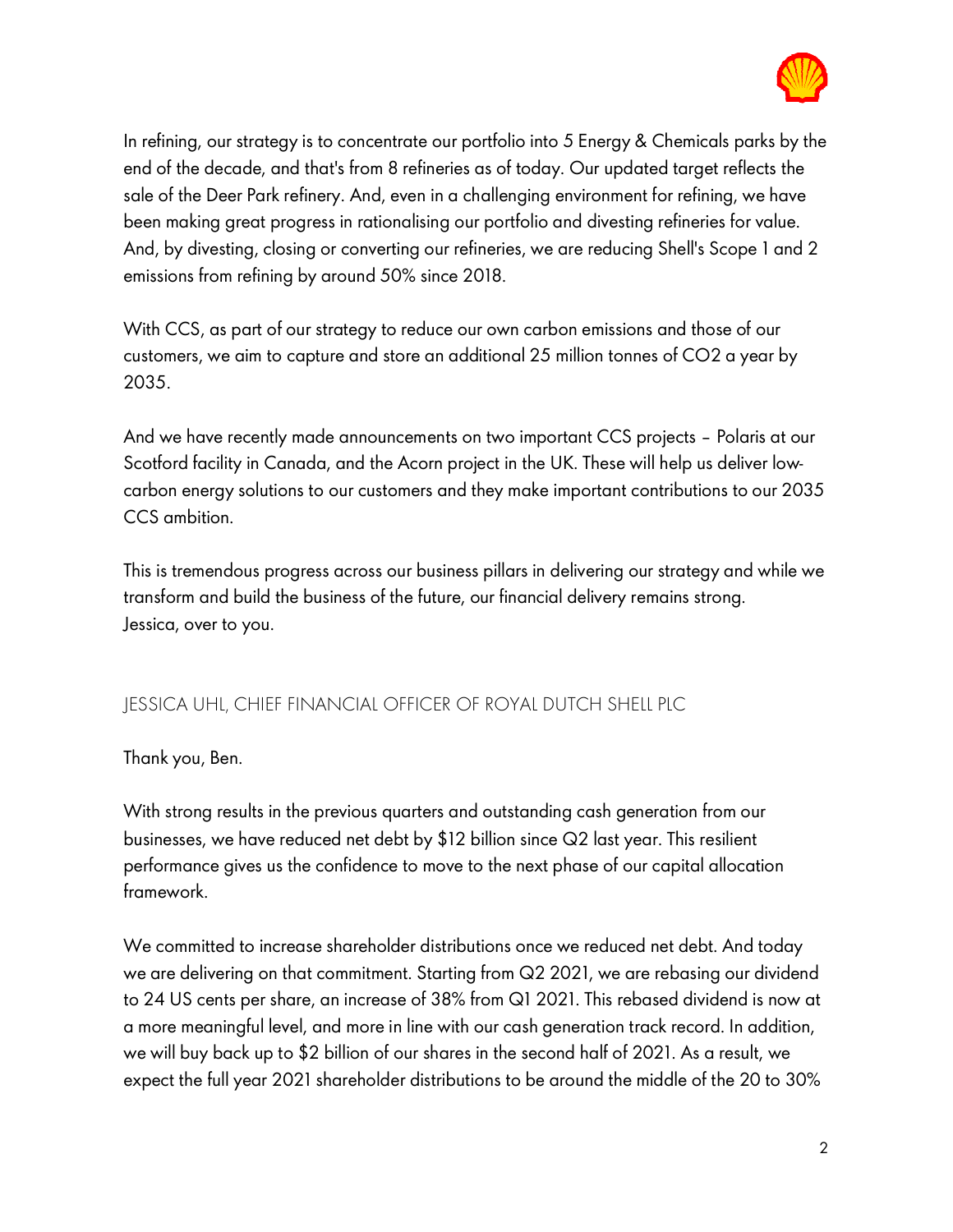

range of our cash flow from operations. And, from 2022, we plan to announce distributions on a quarterly basis.

As we move into the next phase of our capital allocation, let me emphasise that our cash priorities remain unchanged.

The first priority is disciplined base Cash capex and paying ordinary progressive dividends to our shareholders. Base Cash capex is the minimum spend that allows us to sustain our strategy… balancing between maintaining our assets, sustaining cash flows and investing for growth. We expect base Cash capex to be between \$19 and 22 billion per year. And we will also grow our dividend per share by about 4% a year, subject to Board approval, in line with our progressive dividend policy.

The second priority is ensuring we have a strong balance sheet. For that, we will target AA credit metrics through the cycle.

That brings me to the third priority of our financial framework: additional shareholder distributions. These incremental distributions may be in the form of share buybacks and/or dividends. Every quarter, the Board will decide the amount of distributions above the ordinary dividend level, looking to optimise capital allocation between shareholder returns, balance sheet strength and accretive growth. The total distribution amount will then be tested to ensure it falls within the 20 to 30% range of the previous four-quarter rolling CFFO, rather than being determined by a target percentage within this range.

And finally, our fourth priority any cash surplus will be allocated in a balanced way between additional Cash capex and continued strengthening of the balance sheet. We will allocate the additional Cash capex in a measured and disciplined manner, and we expect to spend more than half of it on our Growth pillar.

This brings me to our performance in Q2 2021. Once again, we delivered strong financial results for the quarter. Our Adjusted Earnings increased to \$5.5 billion, from \$3.2 billion in Q1. Our Adjusted EBITDA, was \$13.5 billion on a current cost of supplies basis. And we delivered \$14.2 billion of cash flow from operations excluding working capital movements... one of the highest levels of cash generation on record. This shows we are well positioned to benefit from the global economic recovery. Our performance was particularly strong in Marketing, boosted by outstanding performance in Retail. Good margin management and growing convenience retail resulted in one of the best quarterly results for Retail in the last decade. And our cash conversion was once again robust, across all businesses, which shows the quality of our portfolio.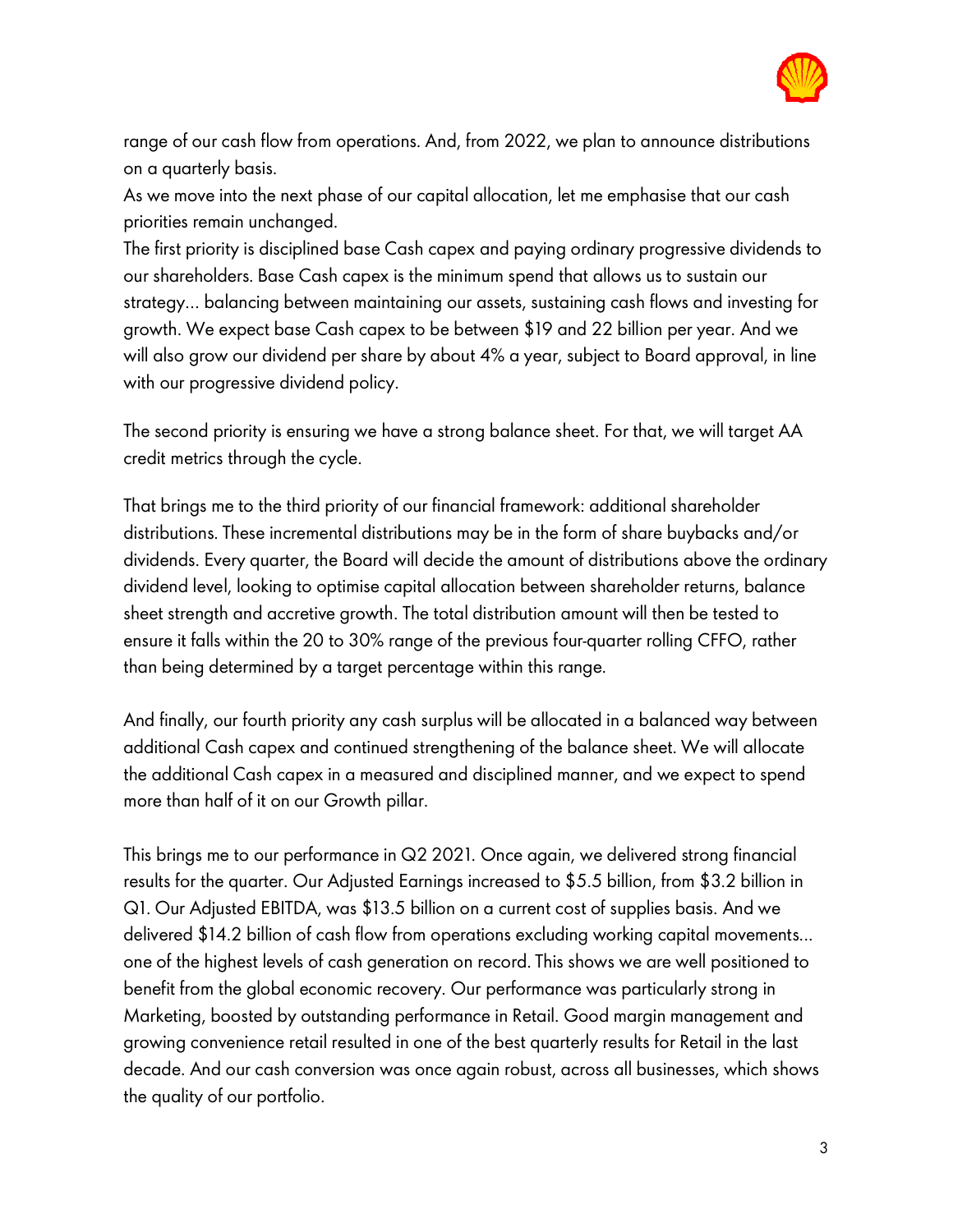

To demonstrate our strategy in action, I will highlight an important achievement from our Upstream joint venture BGC, in Basrah, Iraq. BGC will bring energy to around a million more homes than today, by capturing, processing and selling gas that companies in the region would otherwise flare. And, to support this development, the IFC of the World Bank, together with 8 international banks, is providing essential funding, a first of its kind in the Iraqi oil and gas sector, helping the country to access international capital markets. This funding will increase BGC's ability to reduce greenhouse gas emissions by around 10 million tons per annum, while materially improving local air quality. This is a great example of how our businesses contribute to our goals of Powering Lives, by providing energy and Respecting Nature, by reducing emissions.

And with that, let's return to Ben.

#### BEN VAN BEURDEN, CHIEF EXECUTIVE OFFICER OF ROYAL DUTCH SHELL PLC

Thank you, Jessica.

Today, I hope we have shown you how Shell is changing, progressing on the goals of our strategy and delivering value. Value today. Value tomorrow and value for decades to come. To shareholders and to wider society. Helping society heading towards net-zero emissions. That is our strategy. That is Powering Progress. Thank you.

**Royal Dutch Shell plc July 29, 2021 www.shell.com/investors** 

## **DEFINITIONS AND CAUTIONARY NOTE**

Adjusted Earnings is the income attributable to RDS plc shareholders for the period, adjusted for the after-tax effect of oil price changes on inventory and for identified items. In this presentation, "earnings" refers to "Adjusted Earnings" unless stated otherwise. Adjusted EBITDA (FIFO basis) is the income/(loss) attributable to Royal Dutch Shell plc shareholders adjusted for identified items; tax charge/(credit); depreciation, amortisation and depletion; exploration well write-offs and net interest expense. Adjusted EBITDA on a CCS basis is used to remove the impact of price changes on our inventories in our Oil Products and Chemicals segments, therefore enabling comparisons over time. In this presentation, "operating expenses", "costs" and "underlying costs" refer to "Underlying operating expenses" unless stated otherwise. Underlying operating expenses represent "operating expenses excluding identified items". Operating expenses consist of the following lines in the Consolidated Statement of Income: (i) production and manufacturing expenses; (ii) selling, distribution and administrative expenses; and (iii) research and development expenses. Cash flow from operating activities excluding working capital movements is defined as "Cash flow from operating activities" less the sum of the following items in the Consolidated Statement of Cash Flows: (i) (increase)/decrease in inventories, (ii) (increase)/decrease in current receivables, and (iii) increase/(decrease) in current payables.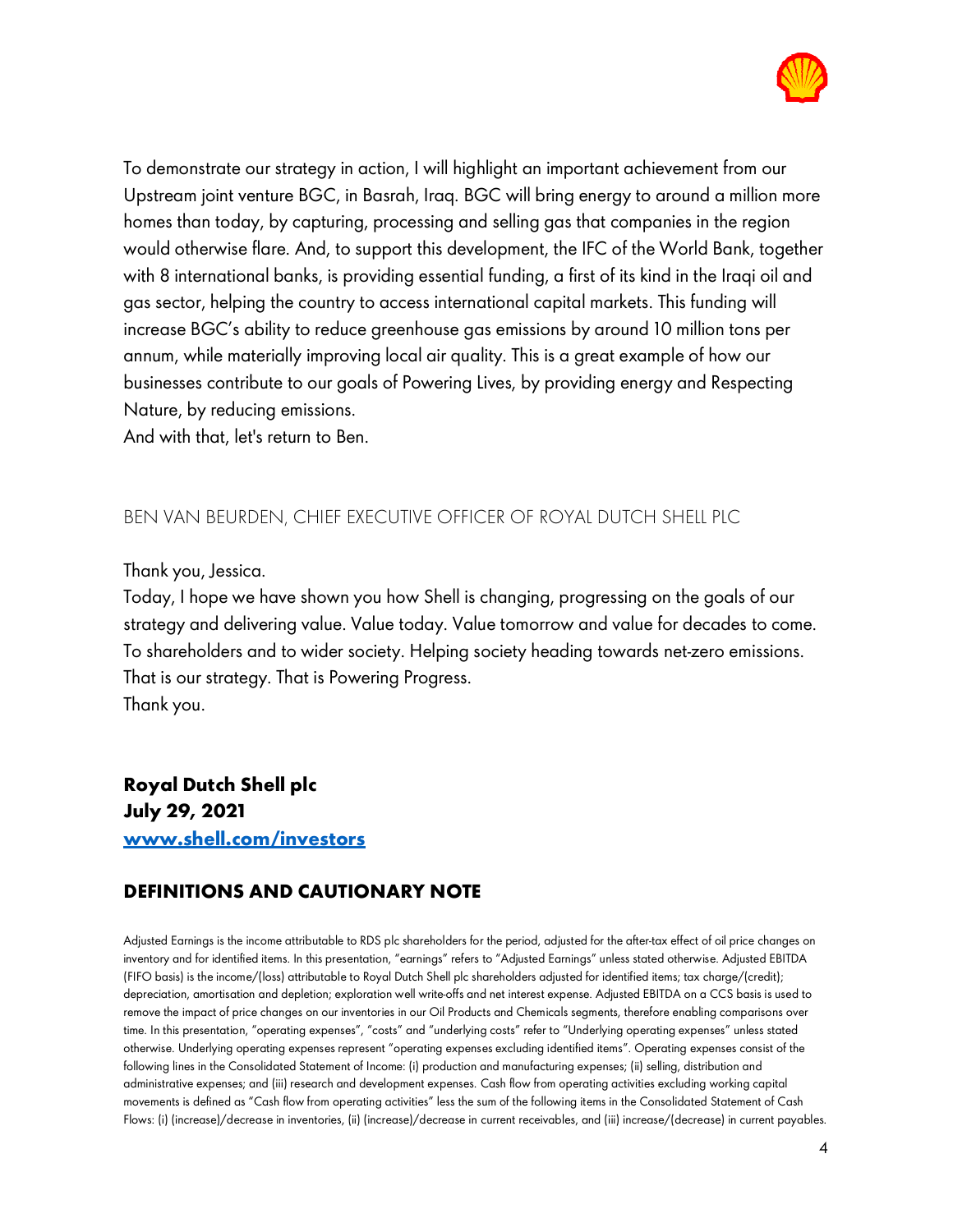

In this presentation, "capex" refers to "Cash capital expenditure" unless stated otherwise. Cash capital expenditure comprises the following lines from the Consolidated Statement of Cash Flows: Capital expenditure, Investments in joint ventures and associates and Investments in equity securities. Free cash flow is defined as the sum of "Cash flow from operating activities" and "Cash flow from investing activities". Organic free cash flow is defined as free cash flow excluding inorganic cash capital expenditure, divestment proceeds and tax paid on divestments. In this presentation, "divestments" refers to "divestment proceeds" unless stated otherwise. Divestment proceeds are defined as the sum of (i) proceeds from sale of property, plant and equipment and businesses, (ii) proceeds from sale of joint ventures and associates, and (iii) proceeds from sale of equity securities. Net debt is defined as the sum of current and non-current debt, less cash and cash equivalents, adjusted for the fair value of derivative financial instruments used to hedge foreign exchange and interest rate risks relating to debt, and associated collateral balances. Reconciliations of the above non-GAAP measures are included in the Royal Dutch Shell plc Unaudited Condensed Financial Report for the second quarter and half year ended June 30, 2021.

This presentation contains the following forward-looking non-GAAP measures: Cash capital expenditure and Underlying operating expenses. We are unable to provide a reconciliation of the above forward-looking non-GAAP measures to the most comparable GAAP financial measures because certain information needed to reconcile the above non-GAAP measures to the most comparable GAAP financial measures is dependent on future events some of which are outside the control of the company, such as oil and gas prices, interest rates and exchange rates. Moreover, estimating such GAAP measures with the required precision necessary to provide a meaningful reconciliation is extremely difficult and could not be accomplished without unreasonable effort. Non-GAAP measures in respect of future periods which cannot be reconciled to the most comparable GAAP financial measures are estimated in a manner which is consistent with the accounting policies applied in Royal Dutch Shell plc's consolidated financial statements.

The companies in which Royal Dutch Shell plc directly and indirectly owns investments are separate legal entities. In this presentation "Shell", "Shell Group" and "Group" are sometimes used for convenience where references are made to Royal Dutch Shell plc and its subsidiaries in general. Likewise, the words "we", "us" and "our" are also used to refer to Royal Dutch Shell plc and its subsidiaries in general or to those who work for them. These terms are also used where no useful purpose is served by identifying the particular entity or entities. "Subsidiaries", "Shell subsidiaries" and "Shell companies" as used in this presentation refer to entities over which Royal Dutch Shell plc either directly or indirectly has control. Entities and unincorporated arrangements over which Shell has joint control are generally referred to as "joint ventures" and "joint operations", respectively. Entities over which Shell has significant influence but neither control nor joint control are referred to as "associates". The term "Shell interest" is used for convenience to indicate the direct and/or indirect ownership interest held by Shell in an entity or unincorporated joint arrangement, after exclusion of all third-party interest.

This presentation contains forward-looking statements (within the meaning of the U.S. Private Securities Litigation Reform Act of 1995) concerning the financial condition, results of operations and businesses of Shell. All statements other than statements of historical fact are, or may be deemed to be, forward-looking statements. Forward-looking statements are statements of future expectations that are based on management's current expectations and assumptions and involve known and unknown risks and uncertainties that could cause actual results, performance or events to differ materially from those expressed or implied in these statements. Forward-looking statements include, among other things, statements concerning the potential exposure of Royal Dutch Shell to market risks and statements expressing management's expectations, beliefs, estimates, forecasts, projections and assumptions. These forward-looking statements are identified by their use of terms and phrases such as "aim", "ambition", "anticipate", "believe", "could", "estimate", "expect", "goals", "intend", "may", "milestones", "objectives", "outlook", "plan", "probably", "project", "risks", "schedule", "seek", "should", "target", "will" and similar terms and phrases. There are a number of factors that could affect the future operations of Shell and could cause those results to differ materially from those expressed in the forward-looking statements included in this presentation, including (without limitation): (a) price fluctuations in crude oil and natural gas; (b) changes in demand for Shell's products; (c) currency fluctuations; (d) drilling and production results; (e) reserves estimates; (f) loss of market share and industry competition; (g) environmental and physical risks; (h) risks associated with the identification of suitable potential acquisition properties and targets, and successful negotiation and completion of such transactions; (i) the risk of doing business in developing countries and countries subject to international sanctions; (j) legislative, fiscal and regulatory developments including regulatory measures addressing climate change; (k) economic and financial market conditions in various countries and regions; (l) political risks, including the risks of expropriation and renegotiation of the terms of contracts with governmental entities, delays or advancements in the approval of projects and delays in the reimbursement for shared costs; (m) risks associated with the impact of pandemics, such as the COVID-19 (coronavirus) outbreak; and (n) changes in trading conditions. No assurance is provided that future dividend payments will match or exceed previous dividend payments. All forward-looking statements contained in this presentation are expressly qualified in their entirety by the cautionary statements contained or referred to in this section. Readers should not place undue reliance on forward-looking statements. Additional risk factors that may affect future results are contained in Shell's plc's Form 20-F for the year ended December 31, 2020 (available at www.shell.com/investors and www.sec.gov). These risk factors also expressly qualify all forward-looking statements contained in this presentation and should be considered by the reader. Each forward-looking statement speaks only as of the date of this presentation, July 29, 2021. Neither Royal Dutch Shell plc nor any of its subsidiaries undertake any obligation to publicly update or revise any forward-looking statement as a result of new information, future events or other information. In light of these risks, results could differ materially from those stated, implied or inferred from the forward-looking statements contained in this presentation. The content of websites referred to in this announcement do not form part of this announcement. We may have used certain terms, such as resources, in this presentation that the United States Securities and Exchange Commission (SEC) strictly prohibits us from including in our